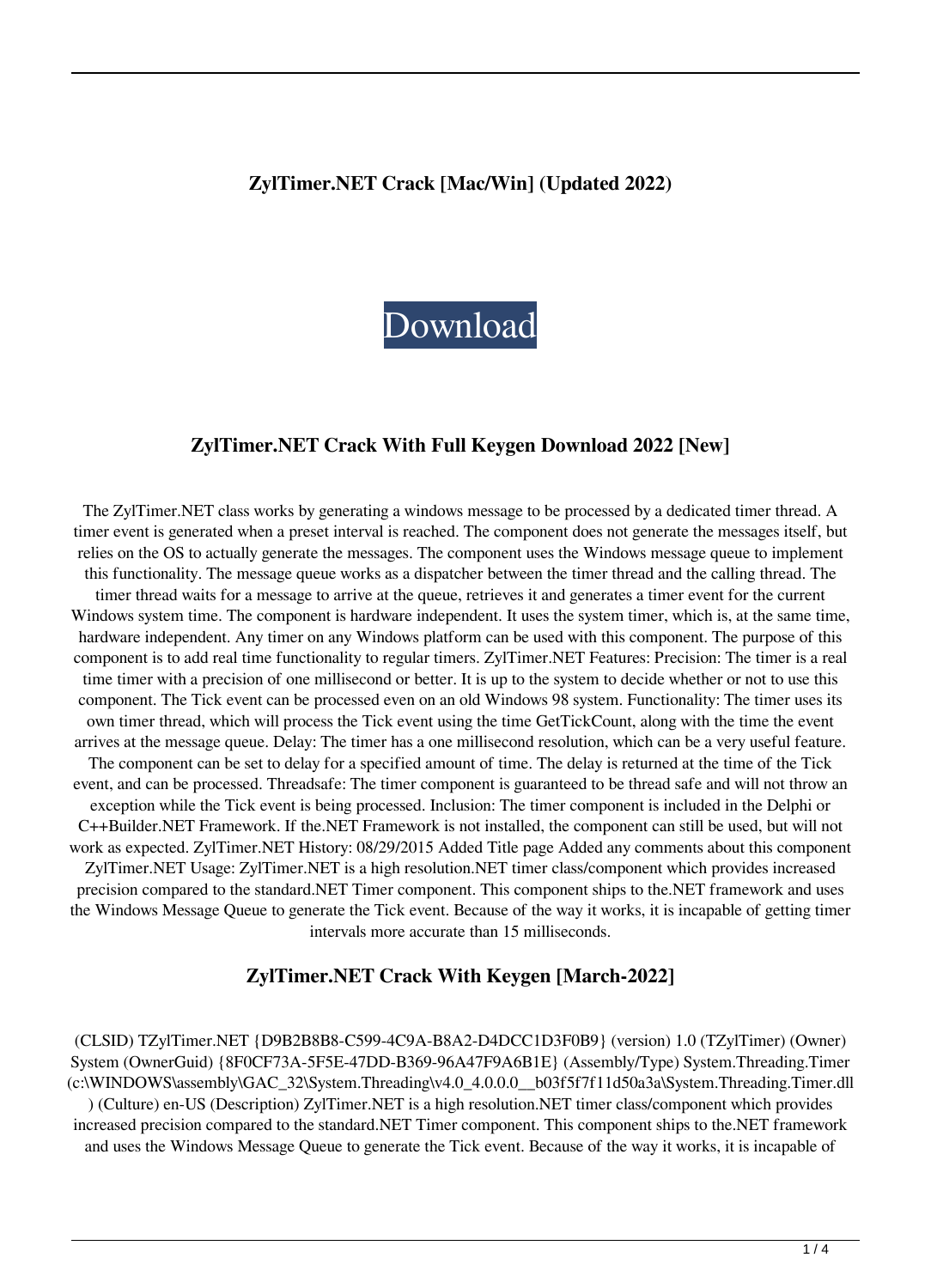getting timer intervals more accurate than 15 milliseconds. Because of ZylTimer.NET's architecture and the fact that its a timer based on threads, it provides higher precision, between one and two milliseconds, which can be valuable in time-dependent applications. Because Windows is not a real-time OS, it is understandable why timers cannot process intervals of such small scales. The standard. NET Timer component that is included in Delphi / C++Builder, for example, cannot measure timer intervals smaller than 50 milliseconds accurately. This component supports all Windows versions from 98 through 10 on both x32 and x64 formats and is available for NET Framework 2.0, 3.5, 4.0, 4.5, 4.6, 4.7, and NET Standard 2.0. To get this component installed all you have to do is add a reference to the drill from your project and declare an object of the component type in your application Keywords: Advanced Search This is the syntax usage of "https". Microsoft.NET has to link https with it and therefore, if you use "https" for the reference, you have to use "System.Net.dll" in your project. Description 77a5ca646e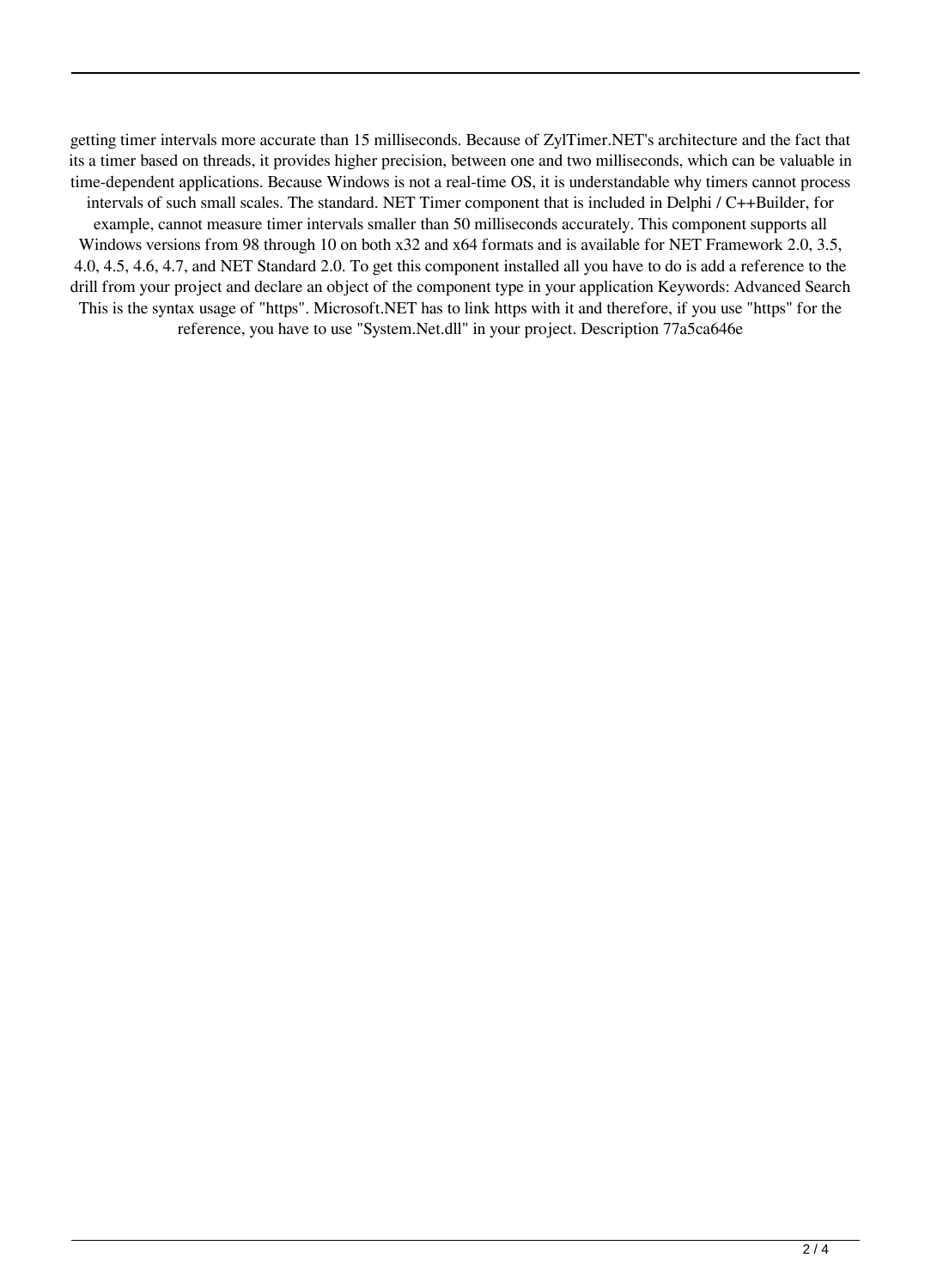# **ZylTimer.NET Full Version Free [Updated] 2022**

ZylTimer.NET is a high resolution.NET timer class/component which provides increased precision compared to the standard.NET Timer component. This component ships to the.NET framework and uses the Windows Message Queue to generate the Tick event. Because of the way it works, it is incapable of getting timer intervals more accurate than 15 milliseconds. Because Windows is not a real-time OS, it is understandable why timers cannot process intervals of such small scales. The standard. NET Timer component that is included in Delphi / C++Builder, for example, cannot measure timer intervals smaller than 50 milliseconds accurately. This component supports all Windows versions from 98 through 10 on both x32 and x64 formats and is available for NET Framework 2.0, 3.5, 4.0, 4.5, 4.6, 4.7, and NET Standard 2.0. To get this component installed all you have to do is add a reference to the drill from your project and declare an object of the component type in your application ZylTimer.NET Features: High resolution Accurate to 1 ms precision Cross platform support Proper Windows Message Queue implementation No dependencies Highly optimized Implements real-time This component uses the Windows Message Queue to generate the Tick event. Because of the way it works, it is incapable of getting timer intervals more accurate than 15 milliseconds. Because Windows is not a real-time OS, it is understandable why timers cannot process intervals of such small scales. The standard. NET Timer component that is included in Delphi / C++Builder, for example, cannot measure timer intervals smaller than 50 milliseconds accurately. This component supports all Windows versions from 98 through 10 on both x32 and x64 formats and is available for NET Framework 2.0, 3.5, 4.0, 4.5, 4.6, 4.7, and NET Standard 2.0. To get this component installed all you have to do is add a reference to the drill from your project and declare an object of the component type in your application Your rating: none Average: 3.00(1 votes) ]]>TNT.NET for.NET Framework Mon, 22 Mar 2015 08:08:50 +0000

## **What's New In?**

<div class="screenshots-inner"><div class="screenshot-inner"><a href=" target="\_blank"><img src=" title=""></a></div></div> Pricing: <div class="features-and-pricing"><div class="features-andpricing"><h2>Features</h2> <p><b>What is ZylTimer.NET?</b></p> <p><b>ZylTimer.NET is an assembly containing a. NET timer component that provides increased precision compared to the standard.NET Timer component.</b></p> <p>>b>Because of ZylTimer.NET 's architecture and the fact that its a timer based on threads, it provides higher precision, between one and two milliseconds, which can be valuable in time-dependent applications.</b></p><p>b>Because Windows is not a real-time OS, it is understandable why timers cannot process intervals of such small scales. $\langle$ b> $\langle$ p> $\langle$ p> $\langle$ p> $\langle$ b>The standard.NET Timer component that is included in Delphi / C++Builder, for example, cannot measure timer intervals smaller than 50 milliseconds accurately. $\langle$ /b> $\langle$ /p> <p><b>This component supports all Windows versions from 98 through 10 on both x32 and